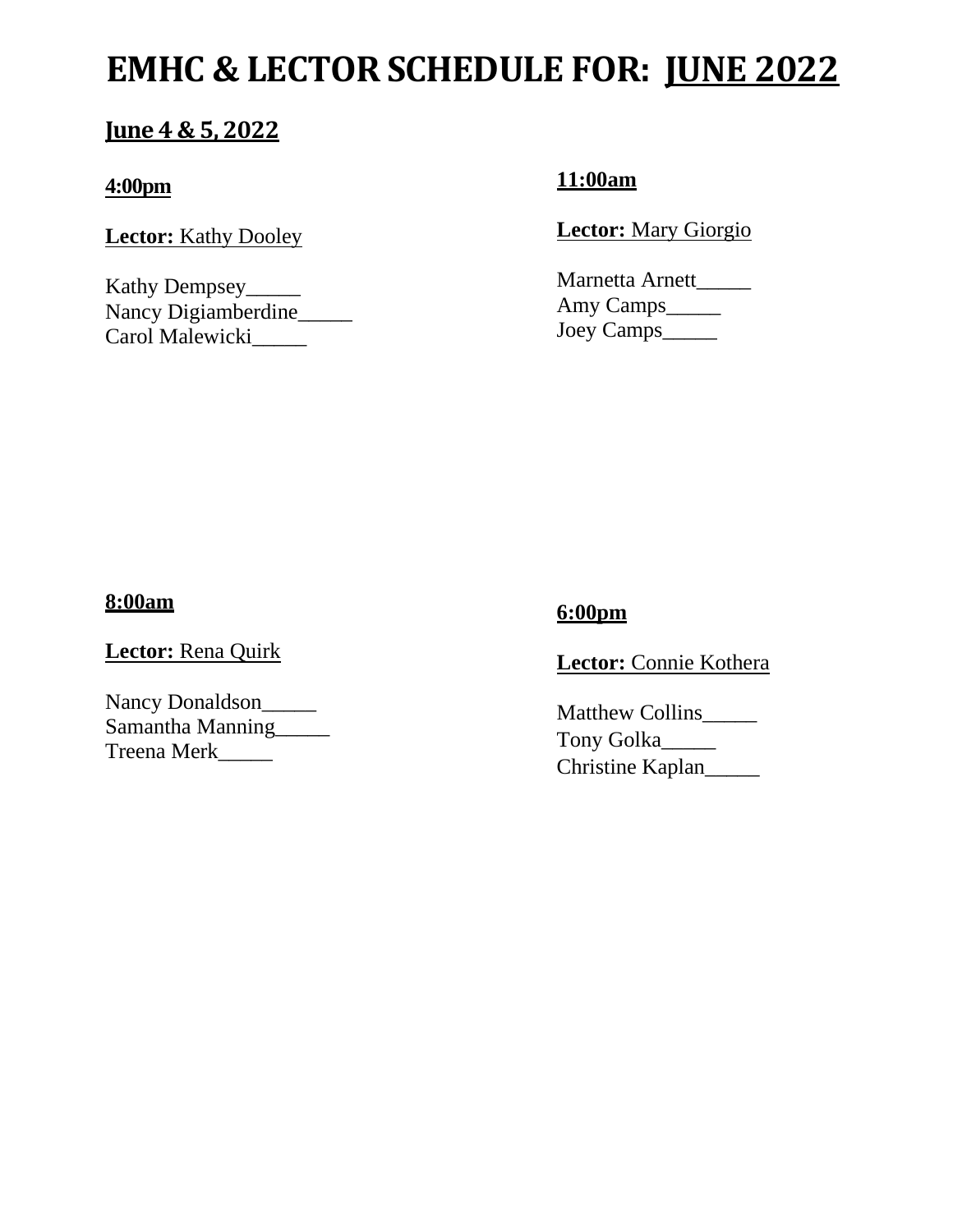## **June 11 & 12, 2022**

### **4:00pm**

**Lector:** Francine Hamanne

Theresa Dudek \_\_\_\_\_ Mike Durand\_\_\_\_\_ Cathy Ochab\_\_\_\_

## **11:00am**

**Lector:** Kathy Whitley

Joe Grenon\_\_\_\_\_ Dale Hull \_\_\_\_\_\_\_ Deb Hull\_\_\_\_\_\_

#### **8:00am**

**Lector:** Christine Williamson

Mary Ann Bardon \_\_\_\_\_ Bill Quirk \_\_\_\_\_ Rena Quirk\_\_\_\_

## **6:00pm**

**Lector:** Matthew Collins

Gabrielle Golka \_\_\_\_\_ Maggie Gunderson\_\_\_\_\_ Kathy Rundgren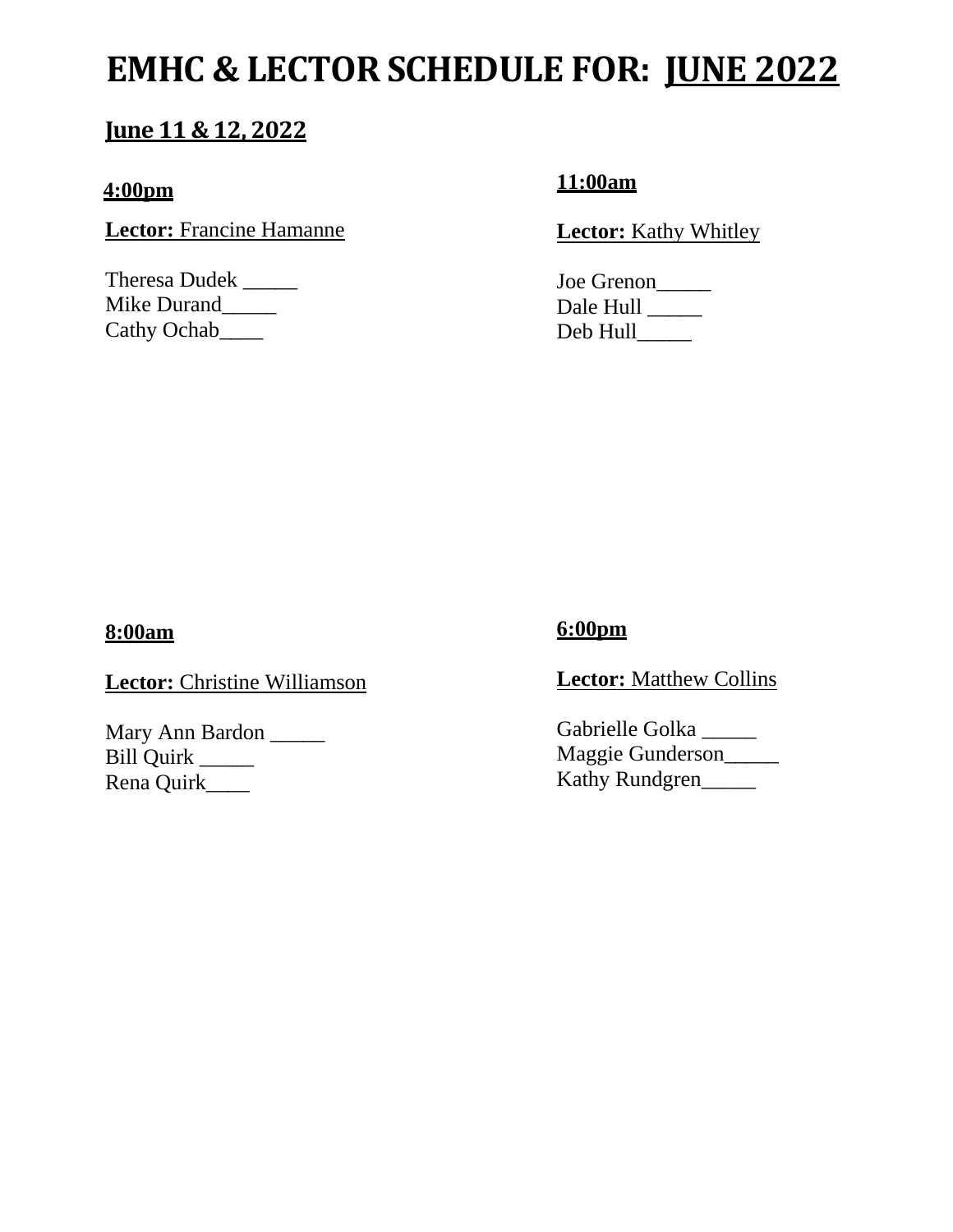## **June 18 & 19, 2022**

## **4:00pm**

## **Lector:** Alan Rettig

Kathy Dooley\_\_\_\_\_ Francine Hamanne\_\_\_\_\_ Charles Pirnat\_\_\_\_\_

## **11:00am**

**Lector:** Terry Soule

Jo-Ann Tiberi\_\_\_\_\_ Vince Tiberi \_\_\_\_\_\_ Kathy Whitley \_\_\_\_\_\_\_\_

## **8:00am**

**Lector:** Buddy Tasior

David Root\_\_\_\_\_\_ Juki Root\_\_\_\_\_ Shirley Schnider\_\_\_\_\_\_

## **6:00pm**

**1 st Lector:** Erik Jackson **2 ndLector**: Milena Jackson

Tony Golka \_\_\_\_\_ Christine Kaplan\_\_\_\_\_ Brenda Routh\_\_\_\_\_